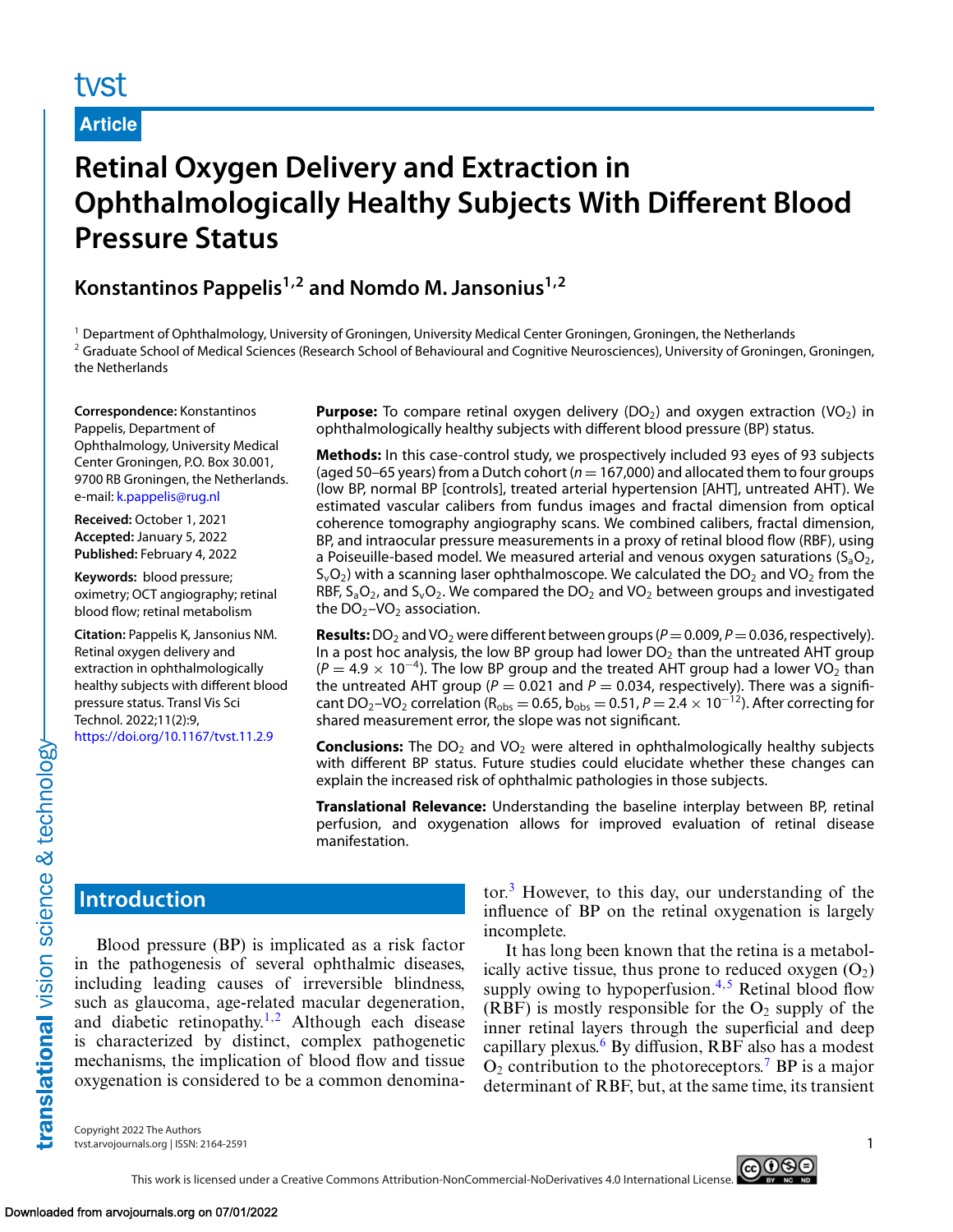and chronic effects are dampened by tight autoregulatory mechanisms and vascular wall remodeling, which buffer the  $O_2$  volume delivered to the tissues  $(DO_2)$ .<sup>[8–10](#page-9-0)</sup> In addition, even when  $DO<sub>2</sub>$  is eventually altered, human body tissues, including the retina, are still able to control the extraction of  $O_2$  volume (VO<sub>2</sub>) from the circulation, up to a certain extent.<sup>[11–13](#page-9-0)</sup> Consequently, it is difficult to a priori predict the effect of BP on retinal metabolism.

There is evidence that the concept of BP status could be more relevant to tissue oxygenation than BP alone, at least for certain ophthalmic diseases, such as glaucoma or ischemic optic neuropathy.<sup>14–[17](#page-10-0)</sup> A low BP (especially when presented as nocturnal dipping) can directly lead to hypoperfusion, whereas a high BP can cause chronic damage to the endothelium, resulting in RBF dysregulation.<sup>10[,18](#page-10-0)</sup> Moreover, antihypertensive treatment may or may not fully protect the tissue from ischemic damage. This factor would depend on disease stage, on the individual contribution of certain medications, or even on low BP targets.<sup>19–22</sup> The latter could bring the retinal vessels closer to their critical (lower) autoregulation limit, below which significant hypoperfusion may occur.  $23-25$ 

Regardless, after the onset of any disease, it is almost impossible to disentangle the temporal relationship between perfusion deficits related to BP status and tissue apoptosis. Impaired oxygenation could simultaneously be the cause (decreased supply) and consequence (decreased demand) of cellular death. Therefore, to understand the involvement of BP in retinal disease, it is important, as a starting point, to establish how chronic BP status affects the oxygenation of the otherwise healthy retina.

The aim of this study was to compare absolute retinal  $O_2$  delivery and extraction in ophthalmologically healthy subjects with low BP, normal BP (controls), treated arterial hypertension (AHT), and untreated AHT. For this purpose, we used previously described approaches to combine static imagingbased modeling of absolute RBF with dual-wavelength retinal oximetry.

# **Methods**

#### **Study Design and Population**

This is a cross-sectional, case-control study. We prospectively recruited subjects participating in Lifelines Biobank, an ongoing cohort study of the northern Netherlands ( $n \approx 167,000$ ). The study comprised four groups, each one describing a distinct BP status: "low BP" (group 1), "normal BP" (group 2), that is, controls, "treated AHT" (group 3), and "untreated AHT" (group 4). The group definitions were based on information from multiple (at least two) previous visits. The exact definitions and rationale have been extensively described in our recent study on the same population.[25](#page-10-0) In short, we required both the systolic and diastolic BP (SBP, DBP) of subjects belonging to groups 1 and 4 to consistently belong to the lowest and highest deciles of the Lifelines distribution, respectively. We also required both SBP and DBP in group 2 to fall no more than 1 standard deviation away from their means. Last, for subjects in group 3, we required uninterrupted use of antihypertensive medication for at least the past year. Invitations were sent to participants between 50 and 65 years old satisfying these BP criteria. Subjects who responded to our invitation underwent further screening for ophthalmic conditions and a general medical history interview. For each study group, the achievement of predetermined power levels (or lack of participant availability) was considered as the end of the recruitment.

We excluded participants with best-corrected visual acuity less than 0.8 (20/25), spherical refractive error larger than  $+3$  diopters (D) or  $-3$  D, cylinder exceeding 2 D, IOP higher than 21 mm Hg (noncontact tonometer Tonoref II, Nidek, Aichi, Japan), reproducibly abnormal visual field test locations (Frequency Doubling Technology [C20-1 screening mode], Carl Zeiss, Jena, Germany), a family history of glaucoma, and any ophthalmic pathology, including history of previous ophthalmic surgery. Absence of ophthalmic disease was confirmed with the subsequent imaging sessions (discussed elsewhere in this article). We also excluded participants with diabetes, cardiovascular disease (except for AHT in groups 3 and 4), hematologic disease, and lung disease. We did not exclude smokers, but, because early chronic obstructive pulmonary disease cannot be ruled out completely in these participants, we recorded any previous or current regular smoking.

All participants provided written informed consent. The ethics board of the University Medical Center Groningen approved the study protocol (#NL61508.042.17). The study followed the tenets of the Declaration of Helsinki.

#### **RBF Measurements**

In total, 105 participants satisfying the BP definitions and screening criteria qualified for the subsequent imaging session. Before the start of the imaging session, we performed standard on-site BP measurements. The collected imaging data relevant to this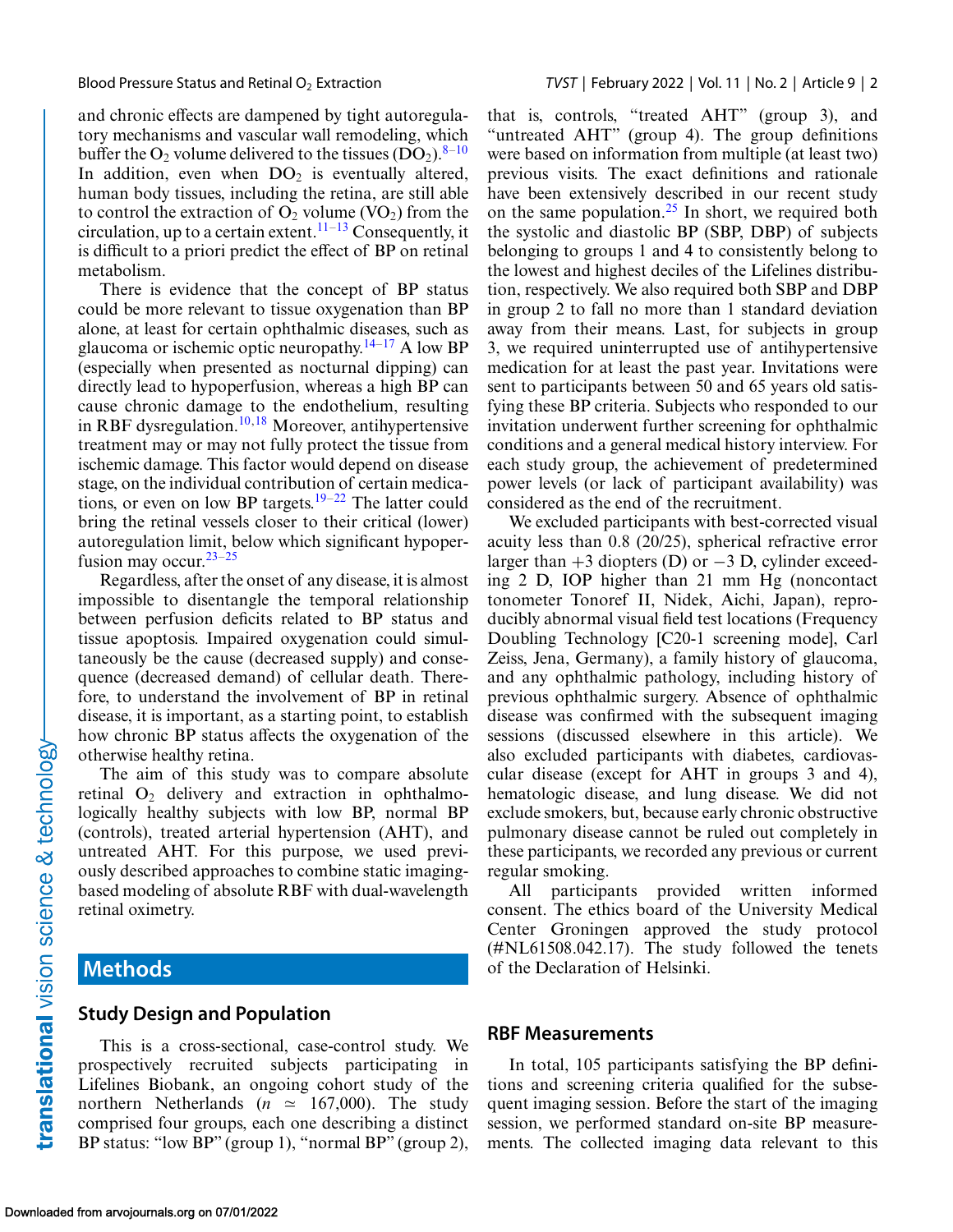<span id="page-2-0"></span>

**Figure 1.** (A) SLO image at 532 nm. At this isosbestic ("oxygen-insensitive") wavelength, arteries and veins seem to be similar in terms of OD. Measured arterial and venous segments are marked in red and blue, respectively. The path of minimal intensity inside the vessel and a parallel path outside the vessel are shown for the IT vein. (B) SLO image at 633 nm. At this nonisosbestic ("oxygen-sensitive") wavelength, arteries appear brighter than veins, owing to higher  $O<sub>2</sub>$  content.

study were, in short: optic nerve head–centered fundus images,  $6 \times 6$  mm optical coherence tomography angiography (OCTA) macula scans, and retinal images obtained with a scanning laser ophthalmoscope (SLO). The details behind fundus imaging and OCTA scans can be found in our related study on the same population, and the details behind the SLO scanning are provided elsewhere in this article.<sup>[25](#page-10-0)</sup> For the imaging session, we selected one eye per participant. If both eyes satisfied the ophthalmic inclusion criteria, this selection was random.

RBF estimations were based on a static imaging model-based approach. This protocol has been shown to have very good agreement with in vivo RBF measurements of the human retina, assessed by Laser Speckle Flowgraphy.<sup>24</sup> Hereunder, we provide an outline of the procedure. After data collection, we first estimated the central retinal artery and vein equivalents, that is, vascular calibers, from fundus images and the microvascular branching complexity (fractal dimension [FD]) from en face OCTA scans, using standard methods. $26-28$  In short, we used full-spectrum amplitude decorrelation angiography (Canon OCT-HS100 SD-OCT; Canon, Inc., Tokyo, Japan) to generate  $6 \times 6$  mm images of the superficial vascular plexus, centered at the macula. We subsequently binarized the images in "flow" and "nonflow" pixels using a local Otsu thresholding algorithm.[27](#page-10-0) The FD was ultimately calculated from the binarized images with the standard box-counting technique.<sup>28</sup> We then calculated total retinal vascular resistance (RVR) for each subject, by combining these measurements with blood viscosity in a Poiseuille-based fractal branching model. $^{24,29}$  Lastly, we calculated RBF from RVR and refined estimates of

the retinal perfusion pressure (RPP):

$$
RBF = \frac{RPP}{RVR},\tag{1}
$$

where

$$
RPP = 0.39 \times [DBP + \frac{1}{3}(SBP - DBP)] - IOP + 10.1 \text{ mmHg.}
$$
\n(2)

OCT and OCTA scans with an image quality of less than 7 out of 10, segmentation errors, or artifacts were excluded. $30$  This resulted in the exclusion of nine subjects. All subjects had high-quality fundus images.

#### **Oxygen Saturation Measurements**

An SLO (Optomap 200Tx, Optos PLC, Dunfermline, UK) was used to measure arterial and venous  $O_2$  saturations  $(S_a O_2, S_v O_2)$ , by means of a commonly used dual-wavelength technique. $31,32$  The device simultaneously acquires two retinal images, one at a wavelength of 532 nm (oxygen insensitive; Fig. 1A) and the other at a wavelength of 633 nm (oxygen sensitive; Fig. 1B). Three images per eye were obtained with the ResMax option (approximately 60°), at the same laser intensity, and with the gain set at medium iris pigmentation. Images were exported and stored in uncompressed format (.tiff). Three more subjects were excluded, owing to persistent blinking artifacts.

The optical density (OD) of a vessel at a given wavelength is defined as:

$$
OD = \log\left(\frac{I_{out}}{I_{in}}\right) \tag{3}
$$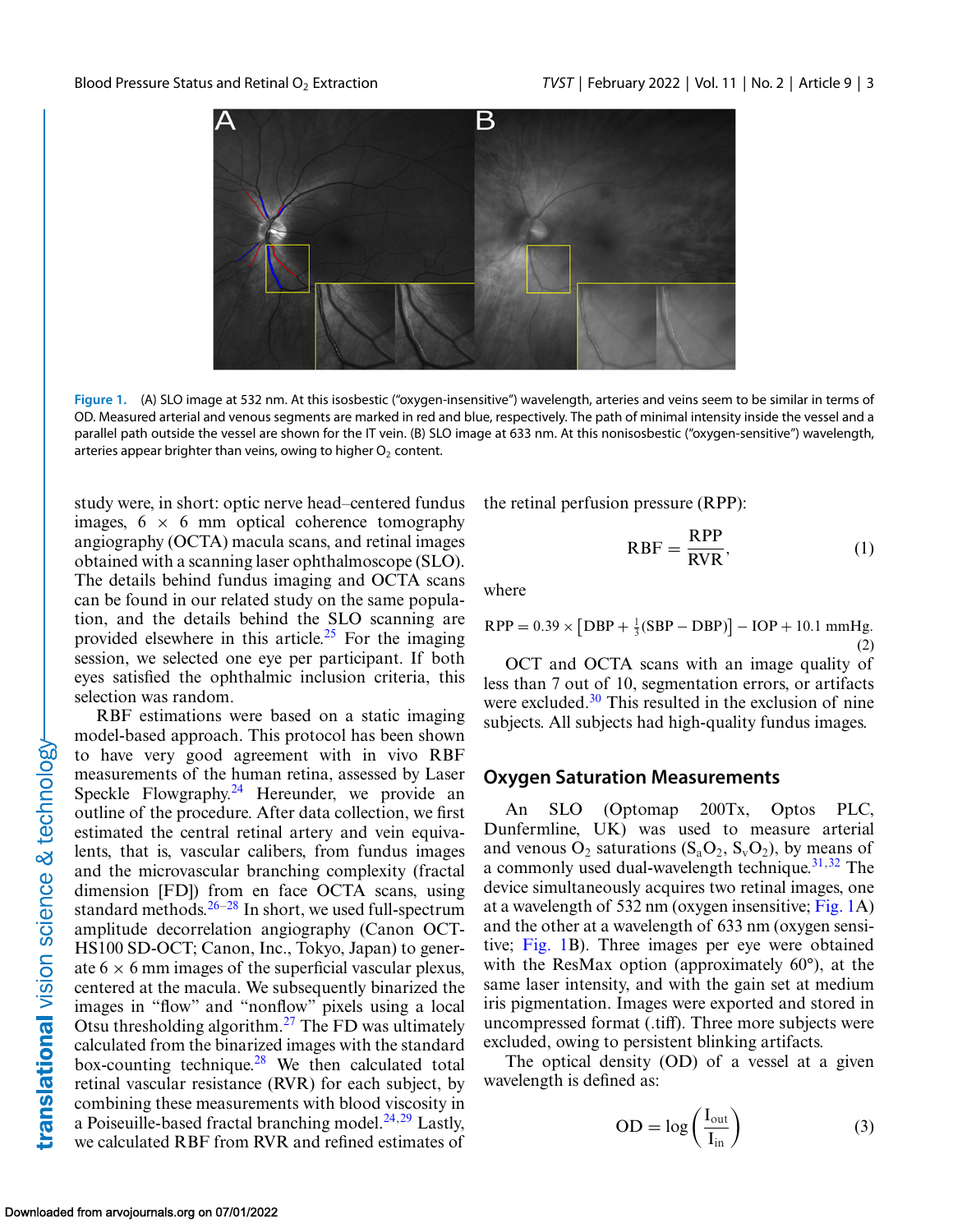<span id="page-3-0"></span>

where I<sub>out</sub> is taken equal to the average grayscale intensity over a measurement area outside the vessel and I<sub>in</sub> is taken equal to the average grayscale intensity inside the vessel.

The OD ratio (ODR) of a vessel at two given wavelengths (in this case, 633 nm and 532 nm) is defined as:

$$
ODR = \frac{OD_{633}}{OD_{532}}.
$$
 (4)

By using the Beer–Lambert law, it can be shown that, under ideal conditions:

$$
SO_{2}(\%) = \frac{\alpha_{r,532} \times ODR - \alpha_{r,633}}{(\alpha_{r,532} - \alpha_{o,532}) \times ODR - (\alpha_{r,633} - \alpha_{o,633})} \times 100\%
$$
\n(5)

where  $\alpha_r$  is the absorption coefficient of reduced hemoglobin (Hb) and  $\alpha_0$  is the absorption coefficient of oxyhemoglobin.

Because 532 nm is an almost isosbestic wavelength  $(\alpha_{r,532} \simeq \alpha_{0,532})$  and the ODR is small, it is commonly assumed (and experimentally verified) that the  $SO_2$  falls linearly with increasing ODR, that is:

$$
SO_2(\%) = (k_1 \times ODR + k_2) \times 100\%, \quad (6)
$$

where  $k_1$ ,  $k_2$  are constants determined after calibration[.31,33,34](#page-10-0)

To obtain saturation values for the central retinal artery and vein, we first need to measure the saturation of their visible branches. We selected the largest artery and vein of each quadrant (superotemporal [ST], inferotemporal [IT], superonasal [SN], inferonasal [IN]) and ignored smaller vessels, because this approach has been found to minimally affect estimations. $35$  To minimize  $O<sub>2</sub>$  diffusion losses, measurements were taken close to the border of the optic disc, according to a previously described, semiautomatic protocol.<sup>34</sup> In short, the path of minimal intensity (thus, avoiding the vessel light reflex) between the starting point of the vessel and the first major branching was automatically traced. A parallel path outside the vessel, at a fixed distance of 30 pixels was also traced automatically [\(Fig. 1\)](#page-2-0). ODR was subsequently calculated, according to [Equations 3](#page-2-0) and 4, with the image grayscale value as the standard proxy for intensity.<sup>33</sup> For each vessel, we recorded the median of three measurements. Feasibility, repeatability, and reproducibility of this approach have been previously established, also for an SLO. $36-40$ 

The obtained ODR values have to be corrected for the artifactual influence of factors other than  $O<sub>2</sub>$  saturation, mostly related to magnification errors, heterogeneous light absorption, and photon backscattering, before they can be used to calculate  $SO_2$ via Equation  $6^{31,33,41}$  $6^{31,33,41}$  $6^{31,33,41}$  $6^{31,33,41}$  For each vessel segment, we implemented linear compensations by means of a backward regression model, with ODR serving as the dependent variable and the independent variables being potential confounders, that is, laterality, optic disc area, spherical error, cylinder, vessel diameter, and quadrant pigmentation index (PI). Only the significant variables of the reduced (final) model were subsequently used to construct the following correction formula:

$$
ODR_{cor} = ODR - (b_0 + b_1X_1 + \dots + b_nX_n) + \overline{ODR}, \qquad (7)
$$

where  $ODR_{cor}$  is the corrected ODR,  $b_i$  are the regression coefficients,  $X_i$  are the confounders that remained in the reduced model, and ODR is the average ODR of the study population. The  $ODR_{cor}$  was evaluated for each quadrant separately.

PI was calculated based on extravascular reflection, as follows:

$$
PI = \log\left(\frac{I_{\text{out},633}}{I_{\text{out},532}}\right). \tag{8}
$$

Because the increase in light absorption with increasing melanin is more pronounced at longer wavelengths, lower PI values indicate increased pigmentation.<sup>[42](#page-11-0)</sup>

The  $O_2$  saturation in the central retinal artery can be calculated as the average measured saturation in the four major arterial arcades:

$$
S_aO_2 = \frac{S_aO_{2,ST} + S_aO_{2,IT} + S_aO_{2,SN} + S_aO_{2,IN}}{4}.
$$
 (9)

The  $O_2$  saturation in the central retinal vein can be calculated as the average measured saturation in the four major venous arcades, weighted by the relative flow contribution of each arcade. The weight factor equals a power of the radius of the relevant venular segment<sup>43</sup>; the Poiseuille-based model used for absolute RBF estimations assumes that the power is equal to FD + 1.15, where FD is the two-dimensional FD measured by OCTA (see *RBF measurements*) and 1.15 is a branch length coefficient. $24,29,44$  $24,29,44$  Therefore:

$$
S_{v}O_{2} = \frac{r_{v,ST} F^{D+1.15} \times S_{v} O_{2,ST} + r_{v,IT} F^{D+1.15} \times S_{v} O_{2,IT}}{r_{v,ST} F^{D+1.15} \times S_{v} O_{2,SN} + r_{v,IN} F^{D+1.15} \times S_{v} O_{2,IN}},
$$
 (10)

where  $r_v$  denotes the radius of the relevant venular segment.

Owing to measurement artifacts, paradoxically different arteriolar saturations may be measured in each of the four retinal quadrants. Therefore, for the sake of comparison, the weighted average calculation proposed in Equation 10 for the venules was also used for the arterioles, instead of Equation 9. Henceforth, we refer to this calculation as the "alternative  $S_aO_2$ " calculation."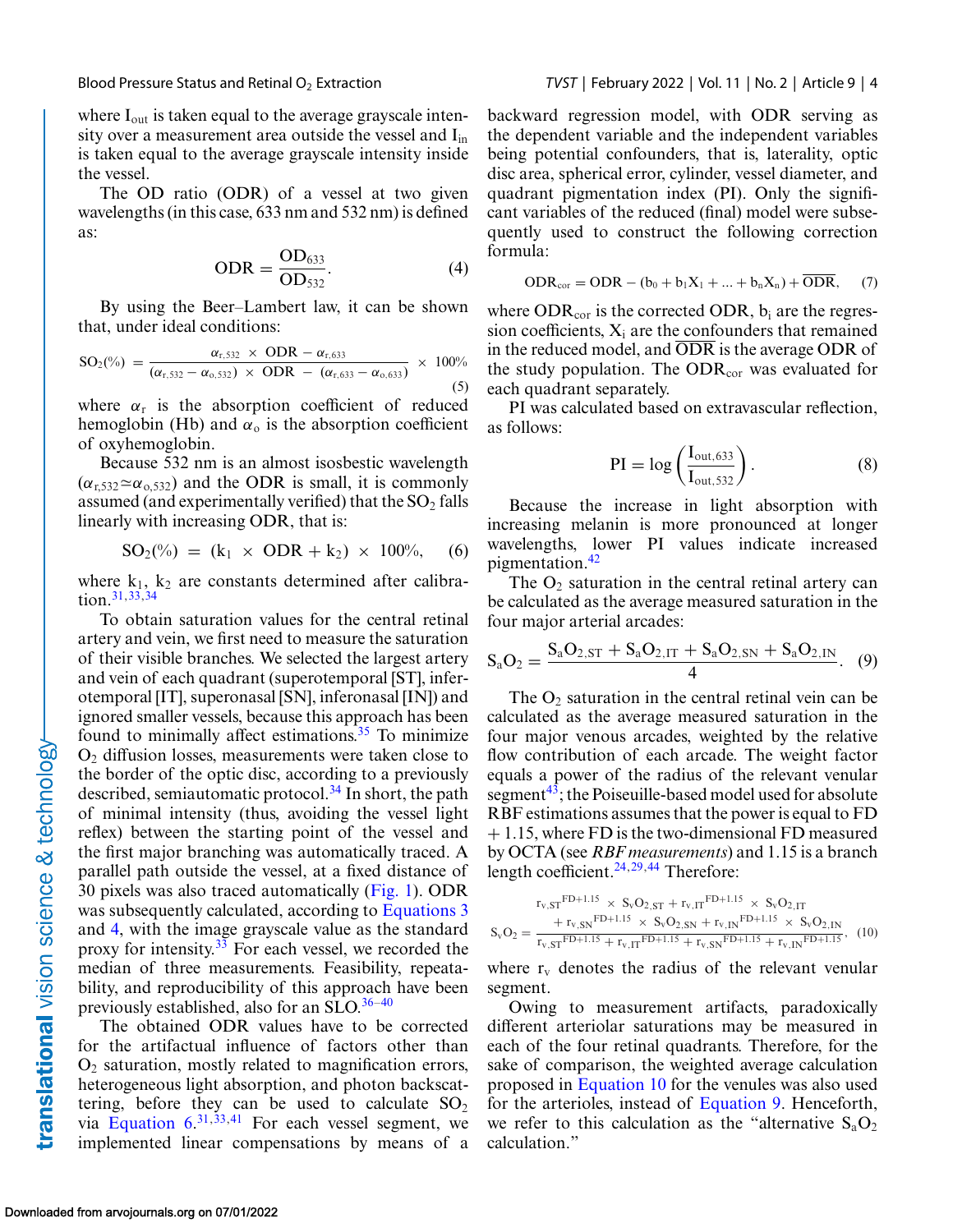<span id="page-4-0"></span>

Using [Equations 6,](#page-3-0) [7,](#page-3-0) [9,](#page-3-0) and [10,](#page-3-0) we can express the  $S_aO_2$  and  $S_vO_2$  as a function of the regression coefficients  $b_i$  and the constants  $k_1$  and  $k_2$ . As described elsewhere in this article, the  $b_i$  can be calculated from a standard linear fitting. Now, to determine  $k_1$  and  $k_2$ , we need two distinct calibration values. The average  $S_aO_2$ and  $S_vO_2$  values for healthy eyes reported by Schweitzer et al.<sup>[32](#page-10-0)</sup> (92.2% and 57.9%, respectively) are the values most frequently used for calibration. With these values, the calibration constants were  $k_1 = -2.46$  and  $k_2 =$ 1.26. Calibration is unrestrictive and allows saturation measurements to exceed 100%, owing to variability[.37,](#page-10-0)[45](#page-11-0)

#### **Total Retinal DO2 and Extraction**

We can now estimate the outcome variables,  $DO<sub>2</sub>$ and  $VO<sub>2</sub>$ , from the Fick principle, as demonstrated by Werkmeister et al.<sup>46</sup>:

$$
DO2 = 1.35 \times [Hbt] \times SaO2 \times RBF \qquad (11)
$$

$$
VO2 = 1.35 \times [Hbt] \times (SaO2 - SvO2) \times RBF, \quad (12)
$$

where  $[Hb_t]$  is the total Hb concentration.

In both formulas, we omitted a term for unbound  $O_2$  content, because it is smaller than the bound  $O_2$ content by more than two orders of magnitude. $47$ We did not obtain blood samples and we, therefore, used the average  $[Hb_t]$  values reported in the Lifelines Biobank, stratified by age, sex, and BP status. For this reason, we also conducted a sensitivity analysis, repeatedly replacing the average  $[Hb_t]$  values with random values taken from identical distributions. Last, the  $VO<sub>2</sub>$ fraction (OEF) was defined as:

$$
OEF = \frac{VO_2}{DO_2} = \frac{S_aO_2 - S_vO_2}{S_aO_2}.
$$
 (13)

#### **Statistical Analysis**

We compared the general characteristics and outcome variables ( $DO<sub>2</sub>$  and  $VO<sub>2</sub>$ ) between the four groups, by means of analysis of variance models. Potential confounding factors from the population general characteristics were included as covariates in the outcome variable models. In a post hoc analysis, we used the Tukey honest significant differences correction to account for multiple comparisons. Whenever the analysis of variance assumptions were not met, we used Welch's analysis of variance or nonparametric tests.

To examine the overall association between the  $DO<sub>2</sub>$ and  $VO_2$ , we used a linear regression analysis. The observed correlation of these two variables is inflated,

owing to shared measurement error, stemming from the mathematical coupling of these variables. This phenomenon is commonly reported in other systems.<sup>13</sup> We used the method described by Stratton et al. $48$  to calculate the corrected regression coefficient. In short, we calculated a reliability coefficient  $r_D$ :

$$
r_{D} = \frac{var(DO_{2}) - var(err_{DO_{2}})}{var(DO_{2})},
$$
\n(14)

where  $var(DO<sub>2</sub>)$  denotes the variance of  $DO<sub>2</sub>$  and  $var(err<sub>DO2</sub>)$  denotes the variance attributable to measurement error.

The variance attributable to measurement error,  $var(err<sub>DO2</sub>)$ , was calculated from the error variances of RBF and  $S_aO_2$ , used in the calculation of  $DO_2$  (Eq. 11). As described by Stratton et al., $48$  these error variances need to be derived from calibration. In the absence of a gold calibration standard, the error variance of the RBF was approximated from a previous experiment in an independent population, from the residual variance of RBF fitted on in vivo Laser Speckle Flowgraphy measurements. $^{24}$  Because the physiological variation of  $S_aO_2$  in healthy individuals is expected to be minimal, the error variance of  $S_aO_2$  was set as equal to the observed variance of  $S_aO_2$ . The corrected slope ( $b_{cor}$ ) for VO<sub>2</sub> as a function of DO<sub>2</sub> can then be calculated as:

$$
b_{\text{cor}} = \frac{b_{\text{obs}} - (1 - r_{\text{D}}) \times b_{\text{err}}}{r_{\text{D}}},\tag{15}
$$

where  $b_{obs}$  is the observed slope and  $b_{err}$  the slope of measurement errors, which accounts for the covariance of the error in  $DO<sub>2</sub>$  and  $VO<sub>2</sub>$ . We will not demonstrate here the detailed mathematical calculations of var( $err<sub>DO2</sub>$ ) and  $b<sub>err</sub>$ , as they are extensively provided in the aforementioned paper by Stratton et al.[48H](#page-11-0)enceforth, all normally distributed variables are described with the mean and standard deviation. Variables with a skewed distribution are described with the median and interquartile range. All analyses were performed using R (version 3.3.3; R Foundation for Statistical Computing, Vienna, Austria) and SPSS (version 26; IBM Corp., Armonk, NY). A *P* value of 0.05 or less was considered statistically significant.

#### **Results**

#### **General Characteristics**

We excluded 12 of the 105 participants (3 from the low BP group, 3 from the control group, 4 from the treated AHT group, and 2 from the untreated AHT group), owing to artifacts or insufficient image quality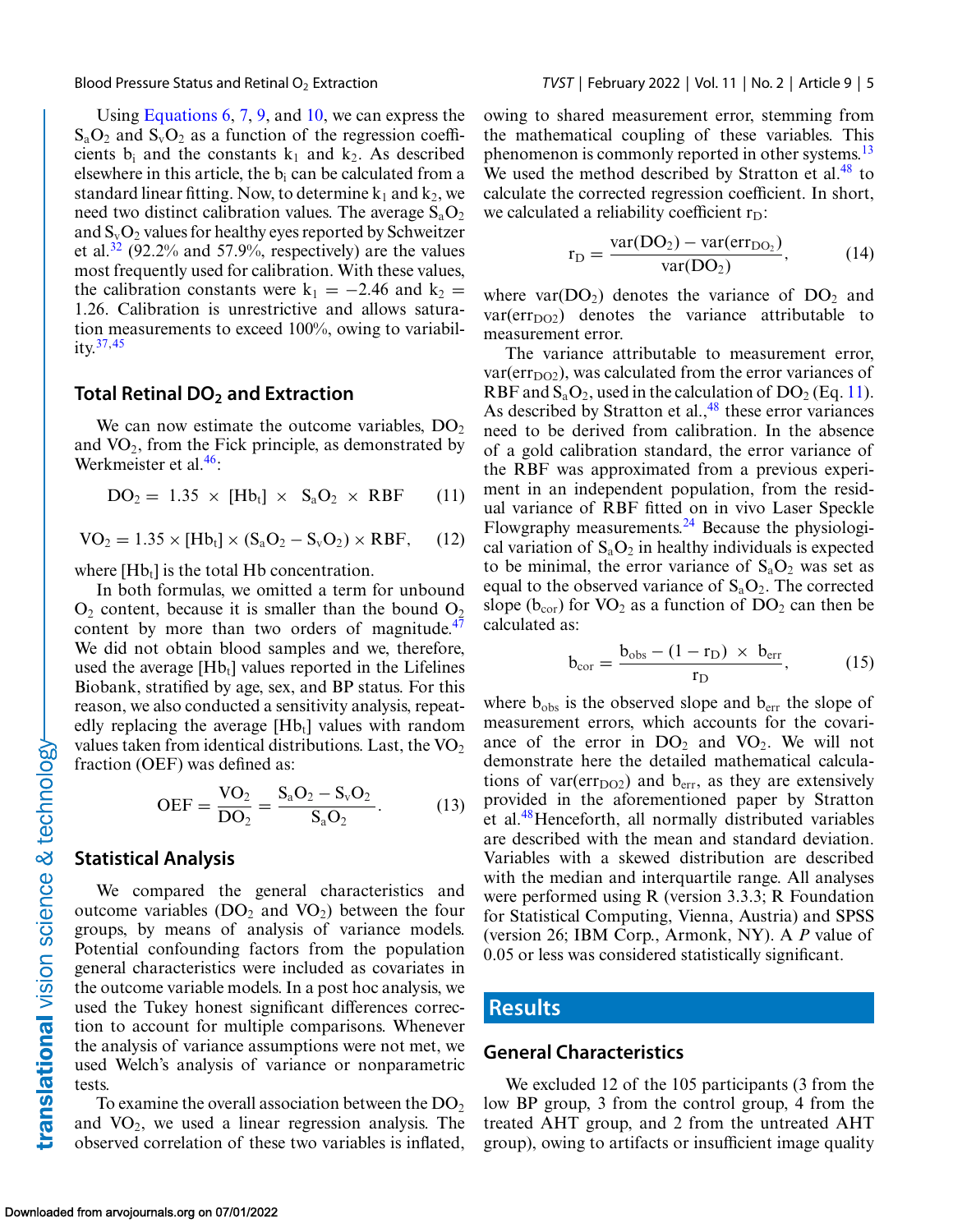#### **Table 1.** Characteristics of the Study Population

|                                       | Group 1 (Low BP)    | Group 2 (Normal BP) | Group 3 (Treated AHT) | Group 4 (Untreated AHT) |                                |
|---------------------------------------|---------------------|---------------------|-----------------------|-------------------------|--------------------------------|
| Group Size (N)                        | 30                  | 20                  | 26                    |                         | P Value                        |
| Age; years [median (IQR)]             | 56.0 (51.0-59.3)    | $53.5(51.3 - 60.5)$ | 55.5 (52.8-61.0)      | 58.0 (53.0-61.0)        | 0.74                           |
| Sex, % female                         | 93.3                | 50.0                | 42.3                  | 47.1                    | $2.2 \times 10^{-4}$           |
| SBP, mmHg [mean (standard deviation)] | 107(9)              | 125(5)              | 142 (18)              | 159(23)                 | $2.1 \times 10^{-14}$          |
| DBP, mmHg [mean (standard deviation)] | 66 (6)              | 79 (6)              | 86(11)                | 99(8)                   | 4.1 $\times$ 10 <sup>-23</sup> |
| BMI, $kg/m^2$ [median (IQR)]          | $22.4(21.2 - 24.3)$ | $23.4(22.2 - 26.7)$ | 26.9 (24.7-29.8)      | 27.4 (24.3–28.5)        | $5.0 \times 10^{-6}$           |
| Smoking, % yes                        | 23.3                | 35.0                | 30.8                  | 41.2                    | 0.62                           |
| IOP, mmHg [mean (standard deviation)] | 14.0(3.0)           | 13.4(3.1)           | 14.3(3.0)             | 14.5(3.8)               | 0.72                           |
| SEQ, D [mean (standard deviation)]    | $-0.11(1.44)$       | $+0.19(1.67)$       | $-0.23(1.55)$         | $-0.65(1.58)$           | 0.45                           |
| ONH area, $mm^2$ [median (IQR)]       | 1.89 (1.68-2.24)    | 1.97 (1.71-2.20)    | 1.94 (1.72–2.31)      | 1.98 (1.78–2.15)        | 0.81                           |

IOP, intraocular pressure; ONH, optic nerve head; IQR, interquartile range; SEQ, spherical equivalent.

at any stage of the imaging session. This resulted in a total of 93 eyes from 93 participants being included in the analysis. Their general characteristics are summarized in Table 1. The BP measurements in this table represent the actual on-site measurements preceding the scanning; the highly significant *P* values confirm the robustness of the inclusion procedure. Groups differed furthermore significantly in sex and body mass index (BMI), which is expected owing to the prevalence of low BP in females and high BMI among hypertensives, also verified in the Lifelines cohort. $49,50$  Therefore, we adjusted subsequent analyses (discussed elsewhere in this article) for sex and BMI. We additionally adjusted  $DO<sub>2</sub>$  and  $VO<sub>2</sub>$  analyses for smoking status (despite not being significantly different among groups), because it could affect the  $O<sub>2</sub>$  metrics.

Supplementary Table S1 displays the significant variables of the reduced linear models used for the ODR correction. Corrected ODR values per retinal quadrant and the global averages are provided in Supplementary Table S2. In general, aside from the  $O<sub>2</sub>$  content, the ODR values were also influenced by measurement location (quadrant), pigmentation, refractive errors, and, in some cases, eye laterality (see the Discussion).

### **Associations With BP Status**

Table 2 summarizes the measured components used in the estimation of  $DO<sub>2</sub>$  and  $VO<sub>2</sub>$ , stratified by BP status. The reported mean (standard deviation)  $[Hb_t]$ values are those of the age-matched Lifelines population. Groups were similar in terms of  $S_aO_2$  and  $S_vO_2$ , but differed in terms of RBF, on univariable analyses. Sex, BMI, and smoking history did not confound this relationship when included as covariates, nor did they after omitting each one of the four groups from the analysis ( $P \gg 0.05$  in all cases). In a post hoc analysis, after adjusting for multiple comparisons, the low BP group had a significantly lower mean RBF than the untreated AHT group ( $P = 0.032$ ).

[Figure 2](#page-6-0) shows the final outcome variables,  $DO<sub>2</sub>$ and  $VO<sub>2</sub>$ , stratified by BP status. Both variables were significantly different between groups  $(P = 0.009)$ and  $P = 0.036$ , respectively) in univariable analysis and the significance of this relationship was largely unaffected when  $[Hb_t]$  values were repeatedly replaced with random values taken from the same distribution  $(DO_2: P[average] = 0.008, P[95%$  of repetitions = 0.002–0.028; VO<sub>2</sub>: *P*[average] = 0.025, *P*[95% of repeti- $\text{tions}$  = 0.014–0.044). The significance of this relationship was also unaffected when sex, BMI, and smoking history were included as covariates [\(Table 3\)](#page-6-0). All three covariates had additional, independent effects, which are summarized in [Table 3](#page-6-0) (reported as coefficients from the equivalent generalized linear models). The significance of this relationship was also unaffected when the alternative  $S_aO_2$  calculation was used inside the DO<sub>2</sub> and VO<sub>2</sub> formulas ( $P = 0.005$  and  $P = 0.025$ , respectively). In a post hoc analysis, after adjusting for

**Table 2.** Group Summaries for Vascular and Oximetry Measurements

|                                                                       | Group 1 (Low BP) | Group 2 (Normal BP) | Group 3 (Treated AHT) | Group 4 (Untreated AHT) | P Value                         |
|-----------------------------------------------------------------------|------------------|---------------------|-----------------------|-------------------------|---------------------------------|
| Total RBF, µL/min [mean (standard deviation)]                         | 40.7(6.0)        | 45.7 (9.6)          | 45.1(8.6)             | 47.6(8.3)               | 0.028                           |
| RPP, mmHg [mean (standard deviation)]                                 | 27.2(2.8)        | 33.5(3.9)           | 36.6(4.7)             | 41.2(5.1)               | $1.6 \times 10^{-19}$           |
| CRAE, um [mean (standard deviation)]                                  | 172 (12)         | 162(12)             | 154 (13)              | 148(7)                  | $7.0 \times 10^{-10}$           |
| CRVE, µm [mean (standard deviation)]                                  | 228 (18)         | 229(16)             | 229 (18)              | 223(12)                 | 0.57                            |
| OCTA FD [mean (standard deviation)]                                   | 1.625 (0.005)    | 1.626 (0.007)       | 1.624 (0.006)         | 1.626 (0.006)           | 0.67                            |
| $[Hb_t]^*$ , g/dL [mean (standard deviation)] (population-based data) | 13.6(0.8)        | 14.3(0.8)           | 14.2(0.9)             | 14.7(0.8)               | 5.3 $\times$ 10 <sup>-307</sup> |
| $S_aO_2$ (%) [mean (standard deviation)]                              | 94.7 (12.8)      | 88.6 (12.4)         | 89.3 (11.2)           | 96.3(12.7)              | 0.12                            |
| $S_aO_2$ (%) [mean (standard deviation)] (alternative calculation)    | 91.5(11.7)       | 87.7 (12.3)         | 87.5 (12.4)           | 94.2 (11.8)             | 0.22                            |
| $S_vO_2$ (%) [mean (standard deviation)]                              | 59.1 (14.2)      | 53.2 (13.6)         | 60.2(14.5)            | 56.3 (14.8)             | 0.36                            |

CRAE, central retinal artery equivalent; CRVE, central retinal vein equivalent.  $*$ Data and comparison taken from Lifelines ( $n = 28,888$ ).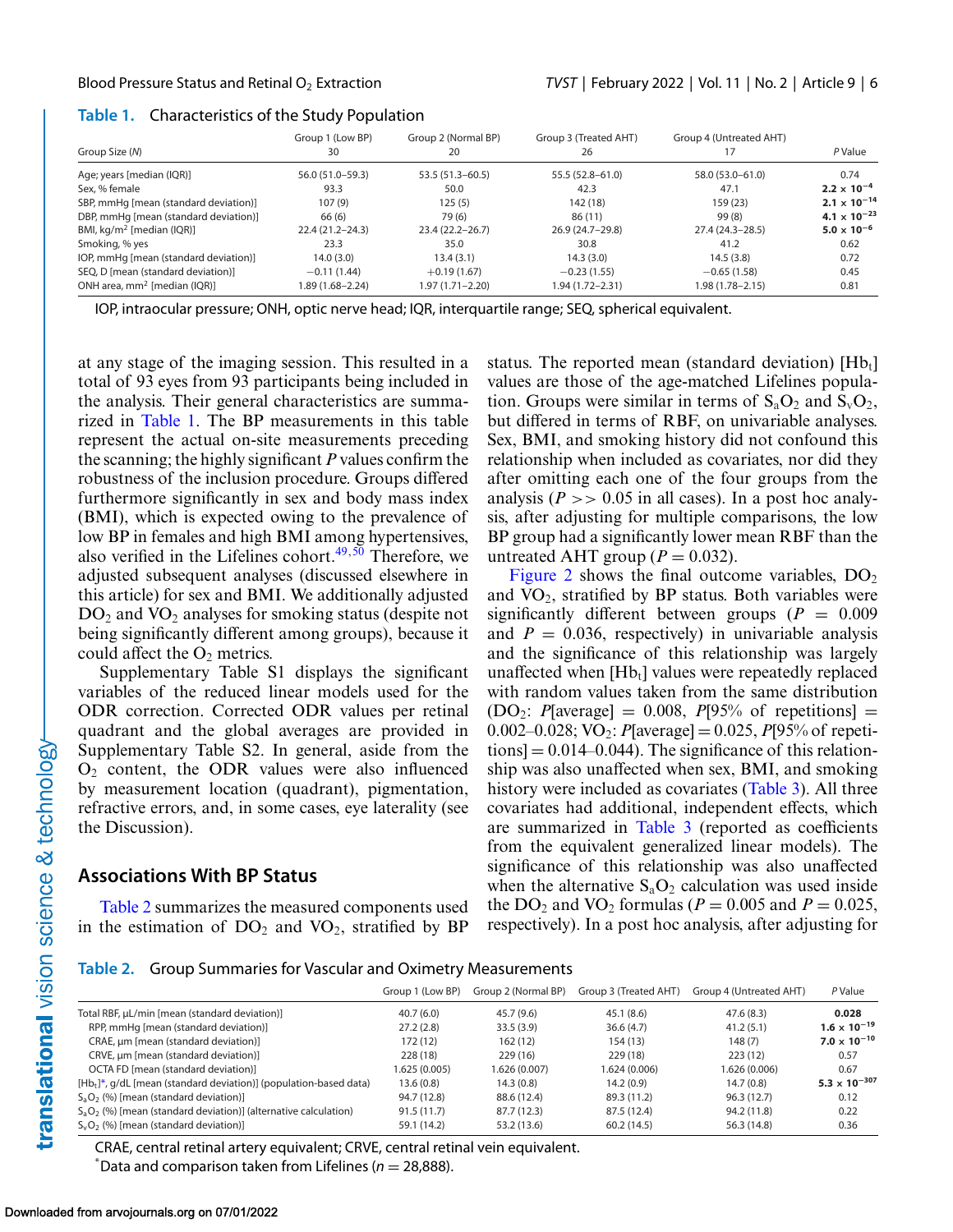<span id="page-6-0"></span>

**Figure 2.** Total retinal DO<sub>2</sub> and extraction (VO<sub>2</sub>) as a function of BP status. DO<sub>2</sub> is higher in subjects with untreated AHT, compared with the low BP group. The VO<sub>2</sub> is higher in subjects with untreated AHT, compared with both the low BP and the treated AHT group.

multiple comparisons, the low BP group had a significantly lower estimated marginal mean  $DO<sub>2</sub>$  than the untreated AHT group ( $P = 4.9 \times 10^{-4}$ ), whereas both the low BP group and the treated AHT group had a significantly lower estimated marginal mean  $VO<sub>2</sub>$  than the untreated AHT group ( $P = 0.021$  and  $P = 0.034$ , respectively).

The mean (standard deviation) OEF was 0.37  $(0.15)$  and was similar between groups  $(P = 0.20)$ . In



**Figure 3.** Pooled ( $n = 93$ ) data for total retinal VO<sub>2</sub> plotted as a function of total retinal  $DO<sub>2</sub>$ . The observed slope of the linear relationship (*continuous black line*) is denoted by b<sub>obs</sub>. The component of the slope (*dashed blue line*) introduced purely via shared measurement error, owing to mathematical coupling of the two variables, is denoted by b<sub>err</sub>. The true, corrected slope of the relationship (continuous red line), that is, adjusted for shared measurement error, is denoted by  $b_{cor}$ . The small, nonsignificant slope of the true relationship indicates little interdependency of resting  $DO<sub>2</sub>$  and  $VO<sub>2</sub>$ .

multivariable analysis, smoking was associated with a decrease in the OEF ( $b = -0.07$ ,  $P = 0.039$ ).

#### **DO2–VO2 Relationship**

The pooled ( $n = 93$ ) association of DO<sub>2</sub> and VO<sub>2</sub> is plotted in Figure 3. Initially, there was a significant positive correlation between the two variables ( $R_{obs}$  =  $\overline{0.65}$ ,  $\overline{b}_{\text{obs}} = 0.51$ ,  $P = 2.4 \times 10^{-12}$ ;  $R_{\text{obs}} = 0.64$ ,  $\overline{b}_{\text{obs}} = 0.51$ 0.50,  $P = 8.1 \times 10^{-12}$  with the alternative S<sub>a</sub>O<sub>2</sub> calculation). However, after correcting for shared measurement error owing to mathematical coupling, the true slope was flatter and no longer statistically significant  $(b_{cor} = 0.19, P = 0.29)$ , and the true correlation coefficient could not be calculated[.48](#page-11-0)

#### **Table 3.** Factors Associated With  $DO<sub>2</sub>$  and  $VO<sub>2</sub>$  in Multivariable Analysis

|                                |             | $DO2$ (µL/min)       | $VO2$ (µL/min) |         |
|--------------------------------|-------------|----------------------|----------------|---------|
|                                | Coefficient | P Value              | Coefficient    | P Value |
| BP status; ref.: untreated AHT |             |                      |                |         |
| Low BP                         | $-2.4$      | $2.2 \times 10^{-5}$ | $-1.4$         | 0.002   |
| Normal BP                      | $-1.5$      | 0.013                | $-0.9$         | 0.042   |
| <b>Treated AHT</b>             | $-1.1$      | 0.041                | $-1.2$         | 0.003   |
| BMI; $kg/m2$                   | $-0.14$     | 0.027                | $-0.13$        | 0.006   |
| Sex; female $= 1$              | NS.         | <b>NS</b>            | $-0.7$         | 0.038   |
| Smoking; $yes = 1$             | ΝS          | NS.                  | $-0.7$         | 0.017   |

NS, not significant.

For the BP status,  $P = 0.008$  is taken as the adjusted threshold of significance.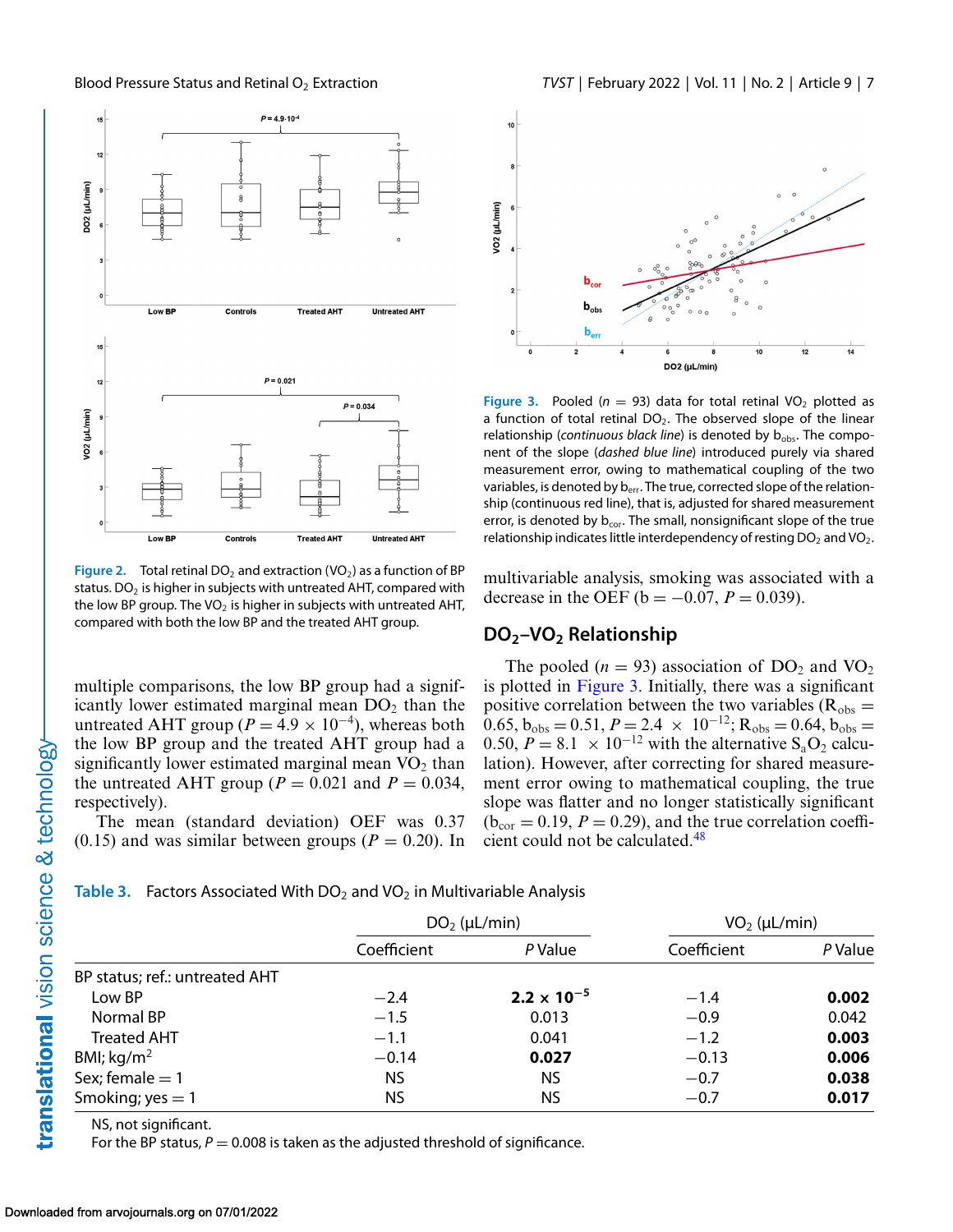# **Discussion**

In this study, we showed that BP status was associated with altered total retinal DO<sub>2</sub> and extraction  $(VO<sub>2</sub>)$ at rest in ophthalmologically healthy subjects. Specifically, we reported an increase in the  $DO<sub>2</sub>$  and  $VO<sub>2</sub>$  with increasing BP, which was more prominent at the tails of the BP distribution. In addition, the  $VO<sub>2</sub>$  was also higher in subjects with untreated AHT than in subjects with treated AHT. The true association between the  $DO<sub>2</sub>$  and  $VO<sub>2</sub>$  was, at best, weak, suggesting these variables are mostly independent at rest.

#### **Oxygen Delivery**

Although the average RPP increased by 51% on the way from the low BP group to the untreated hypertensives [\(Table 3\)](#page-6-0), the average RBF only increased by 17% [\(Table 3\)](#page-6-0) and the average  $DO<sub>2</sub>$  by 27% [\(Table 3,](#page-6-0) [Fig. 2\)](#page-6-0). As a result, the differences in the RBF and  $DO<sub>2</sub>$  were noted as significant only between the groups representing the tails of the BP distribution. This observation is not surprising, and it is consistent with the general concept of RBF autoregulation and with the subsequent structural remodeling of blood vessels, after chronic BP elevation.<sup>8,10,[51](#page-11-0)</sup> Experimental studies and mathematical models have shown an increase in the tissue oxygen partial pressure with transient BP manip-ulations.<sup>[52,53](#page-11-0)</sup> Our results suggest that chronic low or high, but still physiological, resting BP values can also have a subtle effect on the  $DO<sub>2</sub>$ . The increase in the  $DO<sub>2</sub>$  (which is the product of the RBF and  $O<sub>2</sub>$  content) with increasing BP was larger than that of the RBF alone. Because the  $S_aO_2$  was similar between the groups [\(Table 3\)](#page-6-0), this is mostly owing to the increasing  $[Hb_1]$ with increasing BP [\(Table 3\)](#page-6-0). This association is known from other population studies.  $54,55$ 

A higher BMI was found to be independently associated with a reduced  $DO<sub>2</sub>$ , but not RBF, which likely reflects the documented effects of obesity on lung function and pulmonary gas exchange. $56$ 

#### **Oxygen Extraction**

A significantly higher  $VO<sub>2</sub>$  was also observed in untreated hypertensives [\(Table 3,](#page-6-0) [Fig. 2\)](#page-6-0), relative to subjects with a low BP  $(+41\%)$  and treated hypertensives  $(+46%)$ . Again, no group was significantly different from controls, after adjusting for multiple comparisons [\(Table 3\)](#page-6-0). The smaller effect size, in combination with the high variability that is present in our estimates, seems to be the most likely explanation for this phenomenon. Indeed, although our average estimates for both  $DO<sub>2</sub>$  and  $VO<sub>2</sub>$  are similar to previously published values (and almost identical when the same calibration values are used), the variability we report is higher. $46,47$  This outcome was owing to the larger error introduced by the SLO-based retinal oximetry (which is consistently present in all studies using the SLO), compared with the error yielded by tailored fundus cameras.[37,39,40](#page-10-0)

The reported alterations in the  $VO<sub>2</sub>$  can have a number of pathophysiological explanations. We have recently shown that, in the same population, the low BP group and the treated hypertensives were characterized by a subtle thinning of the ganglion cell– inner plexiform layer and the macular and peripap-illary retinal nerve fiber layer.<sup>[25](#page-10-0)</sup> Although we do not know for sure if these insults are primary or secondary to a decreased  $DO<sub>2</sub>$ , a lower  $VO<sub>2</sub>$  in these groups could, at least partially, suggest a current state of decreased  $O_2$  demand. However, a thinning of the inner retina was also present (albeit less pronounced) in the untreated hypertensive group, which contradicts the higher average  $VO<sub>2</sub>$  reported for these subjects. In this regard, in the next paragraphs we speculate about the potential mechanisms that could explain this finding.

First, it is estimated that about  $15\%$  of the O<sub>2</sub> extracted from the retinal circulation is not consumed by the inner retina, but actually complements the choroidal  $O_2$  supply of the photoreceptors in the outer retina. As a result, any condition that compromises the choroidal supply could lead to a compensatory increase in the retinal  $VO_2$ .<sup>[7](#page-9-0)</sup> This  $VO_2$  increase has already been observed in mice with early diabetes, although it has also been reported that deficits in the deep retinal capillary plexus in human diabetics are associated with photoreceptor loss.<sup>[57,58](#page-11-0)</sup> This could also apply to AHT, because it has been shown that AHT, especially when poorly controlled, has a detrimental effect on the choriocapillaris.<sup>59</sup> The magnitude of this effect is unknown, but it should be able to counteract opposing forces that would tend to decrease the  $VO<sub>2</sub>$ , at least theoretically, such as a decreased mean circulation time, shunting of flow, and deep capillary rarefaction.<sup>[60,61](#page-11-0)</sup>

Second, experimental evidence and mathematical models support that, in the presence of increased  $O_2$ availability, the  $O_2$  consumption of the inner retina (especially that of the inner and outer plexiform layers) increases, a mechanism that helps to keep the inner retinal  $O_2$  levels relatively stable.<sup>[6,](#page-9-0)[52,62,63](#page-11-0)</sup> This could pertain to subjects with untreated, chronic AHT. Indeed, although hyperoxic conditions such as 100% oxygen breathing achieve control  $O_2$  levels mostly by inducing RBF reduction through vasoconstriction, this is obviously not possible in conditions where RBF is a priori increased, despite vessels being already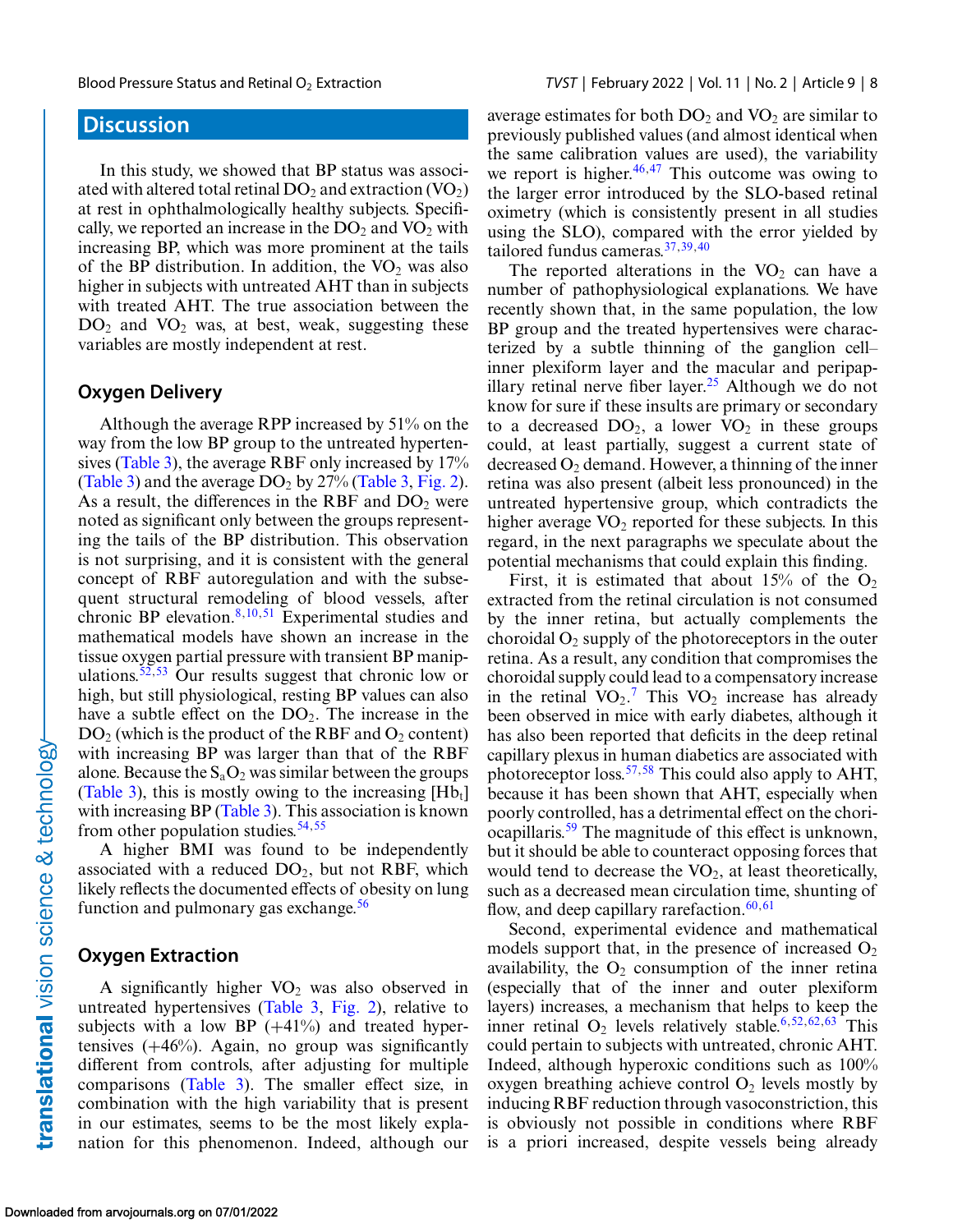constricted[.64](#page-11-0) Increased resting consumption in these subjects could, at least partially, explain an increased  $VO<sub>2</sub>$ .

That said, the true correlation analysis for  $DO_{2}$ –  $VO<sub>2</sub>$  indicates that this increase in resting  $O<sub>2</sub>$  consumption with increased resting delivery cannot be too pronounced, if any. Indeed, although mitochondrial oxidative phosphorylation could act as a sensor of  $O_2$  tension, it also has a saturation ceiling.<sup>[65](#page-11-0)</sup> It is not impossible, nevertheless, that a metabolic transition to a more oxidative state, with decreased glycolytic activity, occurs.<sup>[66](#page-11-0)</sup> Other factors could also play a role in determining the  $DO<sub>2</sub>-VO<sub>2</sub>$  slope. With constant consumption, an increase in the BP would initially cause an increase in RBF (and  $DO<sub>2</sub>$ ), which would be compensated by autoregulation. Now, with constant BP, an increase in consumption would cause an increase in local  $CO<sub>2</sub>$ , inducing vasodilation, thus causing an increase in  $DO<sub>2</sub>$ . The gain of this feedback loop at equilibrium is possibly a major determinant of this slope and is, therefore, likely close to zero.

A higher BMI was, again, independently associated with a decreased  $VO<sub>2</sub>$ , possibly pointing toward a decreased retinal function owing to oxidative stress and inflammation.<sup>[67](#page-12-0)</sup> The  $VO<sub>2</sub>$  was lower in females than males, on which conflicting evidence exists, and could reflect the lower systemic basal metabolic rate. $47,68$  $47,68$ Smoking was also associated with a decreased  $VO<sub>2</sub>$  and could be related to the reported decreased  $O<sub>2</sub>$  uptake present in other systems. Last, although the average, resting OEF was consistent with previous reports, we found that it was lower in smokers.<sup>11</sup> Studies with a tailored design could shed more light on these secondary observations.

#### **Study Strengths and Limitations**

To our knowledge, this study is the first to describe alterations in the  $DO<sub>2</sub>$  and  $VO<sub>2</sub>$  with different chronic BP status. The strict selection process that we implemented within the setting of a large-scale cohort (Lifelines Biobank) enabled us to investigate the true tails of the BP distribution. Another novelty of our study is the fact that we describe the true resting  $DO_{2}$ –  $VO<sub>2</sub>$  relationship in the retina, which avoids overestimations originating from mathematical coupling. However, there are several limitations that should be considered.

First, the calculation of the outcome variables  $(DO<sub>2</sub>$  and  $VO<sub>2</sub>)$  is liable to the propagation of error associated with their measured components. Similar to other systems, the retinal  $DO<sub>2</sub>$  and  $VO<sub>2</sub>$  are not directly measured, but estimated from the multiplica-

tion of RBF with oxygen saturation [\(Equations 12](#page-4-0) and [13\)](#page-4-0). There is currently no gold standard way to measure these components in the clinic and there remain unresolved technical considerations with regard to acquisition and quantification. As such, any in vivo validation of these estimates remains liable itself to the same mathematical approximations. We only expect a small contribution of RBF measurements to this error for two reasons: first, RBF estimations are in very good agreement with Doppler OCT studies and, second, we have previously shown that RBF estimations strongly correlate with in vivo blood flow metrics across a large BP range, as assessed by Laser Speckle Flowgraphy on an independent validation dataset.<sup>[24,](#page-10-0)[46,](#page-11-0)[69–73](#page-12-0)</sup> However, elsewhere in this article, we discussed how the more substantial error introduced by variability in oximetry measurements could have affected certain results. A lot of this variability is likely of a technical nature, owing to the documented presence of unaccounted nonuniform magnification, distortion, and illumination in particular parts of the retinal image, which can affect measurements, even with changes in the angle of gaze. $38,74$  $38,74$  These observations can explain the unexpected between-eye ODR differences that were present in certain retinal quadrants (Supplementary Table S1). Device-specific preprocessing of the SLO images and suboptimal wavelengths are likely other sources of this increased variability. Of course, physiological effects could also result in additional optical artifacts.<sup>75</sup> That said, owing to the incorporation of this expected variability to our original power analysis, our study was still able to show significant effects, despite the noise introduced by measurement uncertainty.

Second, this cross-sectional study cannot conclude if and how these initial BP-related alterations in  $O_2$ transport pertain to the development of ophthalmic pathologies. Owing to the cross-sectional nature of the study, we also did not have robust information regarding the onset and duration of AHT. However, the incorporation of BP measurements from multiple previous occasions in the group definitions, as well as the requirement of uninterrupted use of antihypertensive medication over (at least) the past year resulted in almost all diagnoses occurring before at least three years.

Last, this population was almost entirely Caucasian and, as such, any results derived from it should not be immediately generalized to other ethnicities.

#### **Implications and Conclusions**

By showing that BP-related alterations in  $O_2$  transport may already exist in subjects with no signs of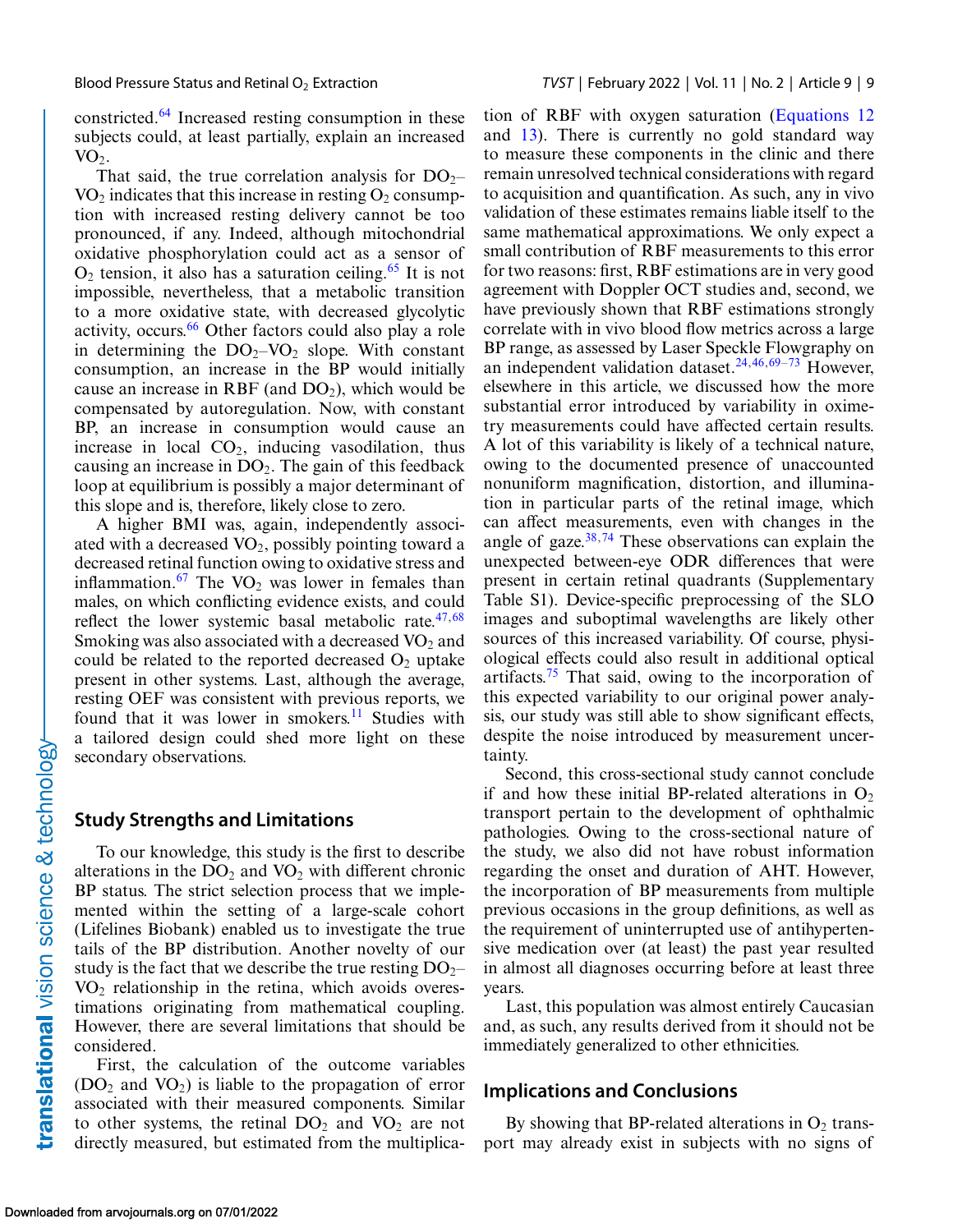<span id="page-9-0"></span>

ophthalmic pathology, this study enhances our understanding of the baseline interplay between BP, RBF, and retinal oxygenation. This finding is important, but is merely a first step toward answering pertinent questions regarding the disease process. If hypoxia plays a role in complicated pathologies such as agerelated macular degeneration and diabetic retinopathy, when does the retina really become hypoxic and how early can we detect it in clinical practice?<sup>7</sup> Can we use this information to evaluate treatments and slow disease progression? A special mention should be made at this point for glaucoma: according to the "chicken– egg" dilemma, structural loss could be both cause and consequence of impaired blood flow.<sup>76</sup> In this regard, future studies could examine whether deficits in perfusion and oxygenation related to known glaucoma risk factors, such as BP status, can be helpful in stratifying the risk of incidence and/or progression of the disease.

In conclusion, we reported alterations in retinal  $DO<sub>2</sub>$  and  $VO<sub>2</sub>$  in ophthalmologically healthy subjects with different BP status. Future studies should incorporate the vascular supply of the choroid to elucidate whether increased  $VO<sub>2</sub>$  in uncontrolled AHT could be the result of compensatory mechanisms in effect. Longitudinal studies could investigate whether compromised delivery and extraction in subjects with low BP and treated AHT can explain the increased risk of glaucomatous damage in these population groups.

# **Acknowledgments**

Supported by European Union's Horizon 2020 Innovative Training Networks Program, under the Marie Sklodowska – Curie grant, Project ID 675033. The funding organization had no role in the design, conduct, analysis, or publication of this research.

**Meeting presentation:** European Association for Vision and Eye Research (EVER); Nice, 3rd–6th October 2018.

Disclosure: **K. Pappelis**, None; **N.M. Jansonius**, None

# **References**

1. GBD 2019 Blindness and Vision Impairment Collaborators, Vision Loss Expert Group of the Global Burden of Disease Study. Causes of blindness and vision impairment in 2020 and trends over 30 years, and prevalence of avoidable blindness in relation to VISION 2020: the Right to Sight: an analysis for the Global Burden of Disease Study. *Lancet Glob Health*. 2021;9(2):e144–e160.

- 2. Wong TY, Mitchell P. The eye in hypertension. *Lancet*. 2007;369:425–435.
- 3. Kur J, Newman EA, Chan-Ling T. Cellular and physiological mechanisms underlying blood flow regulation in the retina and choroid in health and disease. *Prog Retin Eye Res*. 2012;31:377–406.
- 4. Anderson B, Jr, Saltzman HA. Retinal oxygen utilization measured by hyperbaric blackout. *Arch Ophthalmol*. 1964;72:792–795.
- 5. Anderson B, Jr. Ocular effects of changes in oxygen and carbon dioxide tension. *Trans Am Ophthalmol Soc*. 1968;66:423–474.
- 6. Yu DY, Cringle SJ. Oxygen distribution and consumption within the retina in vascularised and avascular retinas and in animal models of retinal disease. *Prog Retin Eye Res*. 2001;20:175–208.
- 7. Linsenmeier RA, Zhang HF. Retinal oxygen: from animals to humans. *Prog Retin Eye Res*. 2017;58:115–151.
- 8. Riva CE, Grunwald JE, Petrig BL. Autoregulation of human retinal blood flow. An investigation with laser Doppler velocimetry. *Invest Ophthalmol Vis Sci*. 1986;27:1706–1712.
- 9. Pournaras CJ, Rungger-Brändle E, Riva CE, Hardarson SH, Stefansson E. Regulation of retinal blood flow in health and disease. *Prog Retin Eye Res*. 2008;27:284–330.
- 10. Lehmann MV, Schmieder RE. Remodeling of retinal small arteries in hypertension. *Am J Hypertens*. 2011;24:1267–1273.
- 11. Felder AE, Wanek J, Blair NP, Shahidi M. Inner retinal oxygen extraction fraction in response to light flicker stimulation in humans. *Invest Ophthalmol Vis Sci*. 2015;56:6633–6637.
- 12. Palkovits S, Told R, Schmidl D, et al. Regulation of retinal oxygen metabolism in humans during graded hypoxia. *Am J Physiol Heart Circ Physiol*. 2014;307:H1412–H1418.
- 13. Vincent J-L, De Backer D. Oxygen transport-the oxygen delivery controversy. *Intensive Care Med*. 2004;30:1990–1996.
- 14. Topouzis F, Wilson MR, Harris A, et al. Association of open-angle glaucoma with perfusion pressure status in the Thessaloniki Eye Study. *Am J Ophthalmol*. 2013;155:843–851.
- 15. Leeman M, Kestelyn P. Glaucoma, blood pressure. *Hypertension*. 2019;73:944–950.
- 16. Hayreh SS, Podhajsky P, Zimmerman MB. Role of nocturnal arterial hypotension in optic nerve head ischemic disorders. *Ophthalmologica*. 1999;213:76– 96.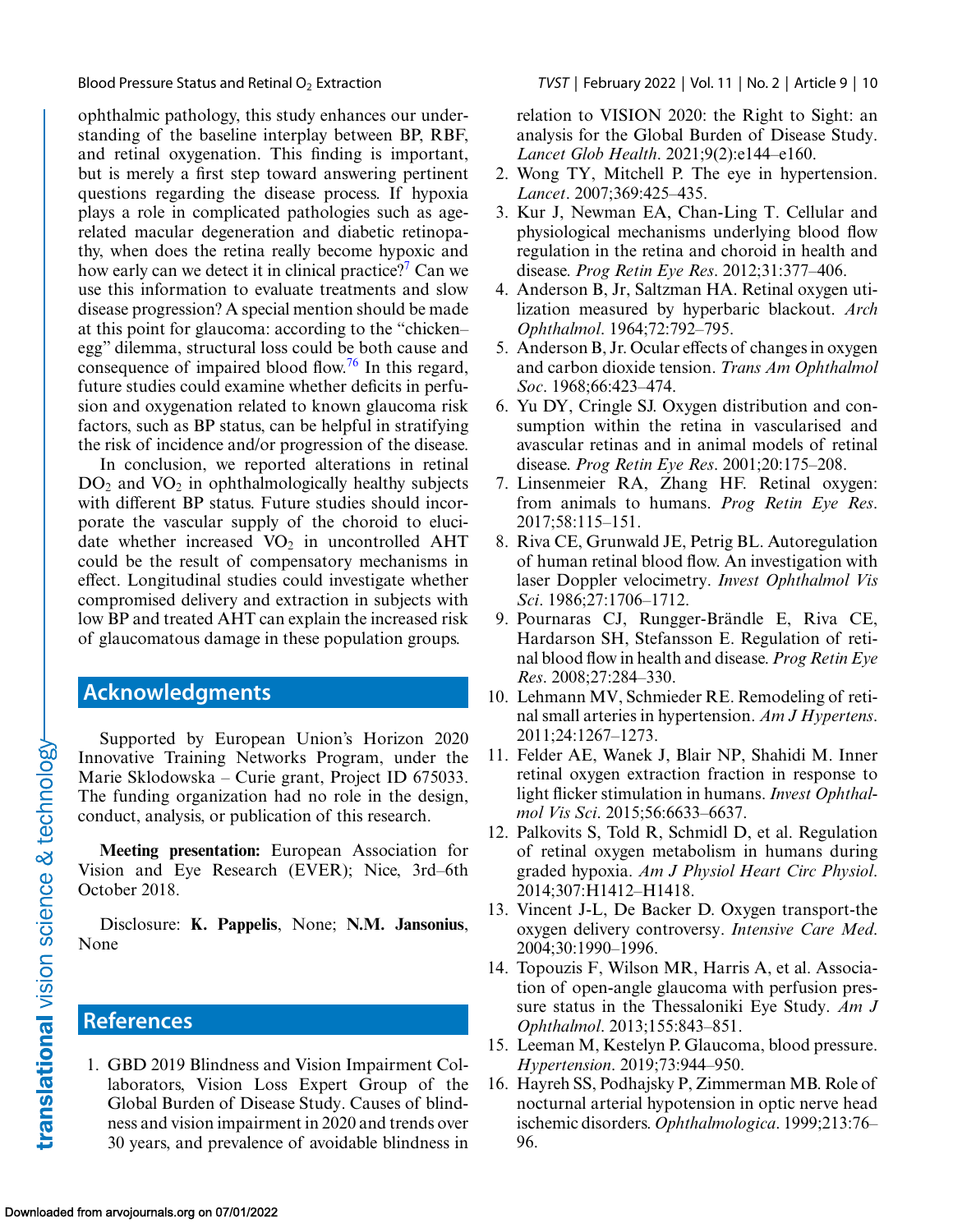- 17. Memarzadeh F, Ying-Lai M, Chung J, Azen SP, Varma R, Los Angeles Latino Eye Study Group. Blood pressure, perfusion pressure, and open-angle glaucoma: the Los Angeles Latino Eye Study. *Invest Ophthalmol Vis Sci*. 2010;51:2872–2877.
- 18. Bowe A, Grünig M, Schubert J, et al. Circadian variation in arterial blood pressure and glaucomatous optic neuropathy—a systematic review and meta-analysis. *Am J Hypertens*. 2015;28(9):1077– 1082.
- 19. Zheng W, Dryja TP, Wei Z, et al. Systemic medication associations with presumed advanced or uncontrolled primary open-angle glaucoma. *Ophthalmology*. 2018;125:984–993.
- 20. Chong RS, Chee M-L, Tham Y-C, et al. Association of antihypertensive medication with retinal nerve fiber layer and ganglion cell-inner plexiform layer thickness. *Ophthalmology*. 2021;128:393– 400.
- 21. Pappelis K, Loiselle AR, Visser S, Jansonius NM. Association of systemic medication exposure with glaucoma progression and glaucoma suspect conversion in the Groningen Longitudinal Glaucoma Study. *Invest Ophthalmol Vis Sci*. 2019;60:4548– 4555.
- 22. Horwitz A, Klemp M, Jeppesen J, Tsai JC, Torp-Pedersen C, Kolko M. Antihypertensive medication postpones the onset of glaucoma: evidence from a nationwide study. *Hypertension*. 2017;69:202–210.
- 23. He Z, Vingrys AJ, Armitage JA, Bui BV. The role of blood pressure in glaucoma. *Clin Exp Optom*. 2011;94:133–149.
- 24. Pappelis K, Choritz L, Jansonius NM. Microcirculatory model predicts blood flow and autoregulation range in the human retina: in vivo investigation with laser speckle flowgraphy. *Am J Physiol Heart Circ Physiol*. 2020;319:H1253–H1273.
- 25. Pappelis K, Jansonius NM. U-shaped effect of blood pressure on structural OCT metrics and retinal perfusion in ophthalmologically healthy subjects. *Invest Ophthalmol Vis Sci*. 2021;62:5.
- 26. Knudtson MD, Lee KE, Hubbard LD, Wong TY, Klein R, Klein BEK. Revised formulas for summarizing retinal vessel diameters. *Curr Eye Res*. 2003;27:143–149.
- 27. Pappelis K, Jansonius NM. Quantification and repeatability of vessel density and flux as assessed by optical coherence tomography angiography. *Transl Vis Sci Technol*. 2019;8:3.
- 28. Al-Nosairy KO, Prabhakaran GT, Pappelis K, Thieme H, Hoffmann MB. Combined multi-modal assessment of glaucomatous damage with elec-

<span id="page-10-0"></span>Blood Pressure Status and Retinal O2 Extraction *TVST* | February 2022 | Vol. 11 | No. 2 | Article 9 | 11

troretinography and optical coherence tomography/angiography. *Transl Vis Sci Technol*. 2020;9:7.

- 29. Takahashi T, Nagaoka T, Yanagida H, et al. A mathematical model for the distribution of hemodynamic parameters in the human retinal microvascular network. *J Biorheol*. 2009;23:77–86.
- 30. Spaide RF, Fujimoto JG, Waheed NK. Image artifacts in optical coherence tomography angiography. *Retina*. 2015;35:2163–2180.
- 31. Beach JM, Schwenzer KJ, Srinivas S, Kim D, Tiedeman JS. Oximetry of retinal vessels by dualwavelength imaging: calibration and influence of pigmentation. *J Appl Physiol*. 1999;86:748–758.
- 32. Schweitzer D, Hammer M, Kraft J, Thamm E, Königsdörffer E, Strobel J. In vivo measurement of the oxygen saturation of retinal vessels in healthy volunteers. *IEEE Trans Biomed Eng*. 1999;46:1454–1465.
- 33. Hammer M, Vilser W, Riemer T, Schweitzer D. Retinal vessel oximetry-calibration, compensation for vessel diameter and fundus pigmentation, and reproducibility. *J Biomed Opt*. 2008;13:054015.
- 34. Geirsdottir A, Palsson O, Hardarson SH, Olafsdottir OB, Kristjansdottir JV, Stefánsson E. Retinal vessel oxygen saturation in healthy individuals. *Invest Ophthalmol Vis Sci*. 2012;53:5433– 5442.
- 35. Heitmar R, Cubbidge RP. Retinal vessel oxygen saturation measurement protocols and their agreement. *Transl Vis Sci Technol*. 2020;9:17.
- 36. Yip W, Siantar R, Perera SA, et al. Reliability and determinants of retinal vessel oximetry measurements in healthy eyes. *Invest Ophthalmol Vis Sci*. 2014;55:7104–7110.
- 37. Kristjansdottir JV, Hardarson SH, Halldorsson GH, Karlsson RA, Eliasdottir TS, Stefánsson E. Retinal oximetry with a scanning laser ophthalmoscope.*Invest Ophthalmol Vis Sci*. 2014;55:3120– 3126.
- 38. Palsson O, Geirsdottir A, Hardarson SH, Olafsdottir OB, Kristjansdottir JV, Stefánsson E. Retinal oximetry images must be standardized: a methodological analysis.*Invest Ophthalmol Vis Sci*. 2012;53:1729–1733.
- 39. Blair NP, Wanek J, Felder AE, et al. Retinal oximetry and vessel diameter measurements with a commercially available scanning laser ophthalmoscope in diabetic retinopathy. *Invest Ophthalmol Vis Sci*. 2017;58:5556–5563.
- 40. Vehmeijer WB, Magnusdottir V, Eliasdottir TS, Hardarson SH, Schalij-Delfos NE, Stefánsson E. Retinal oximetry with scanning laser ophthalmoscope in infants. *PLoS One*. 2016;11:e0148077.

translational vision science & technology-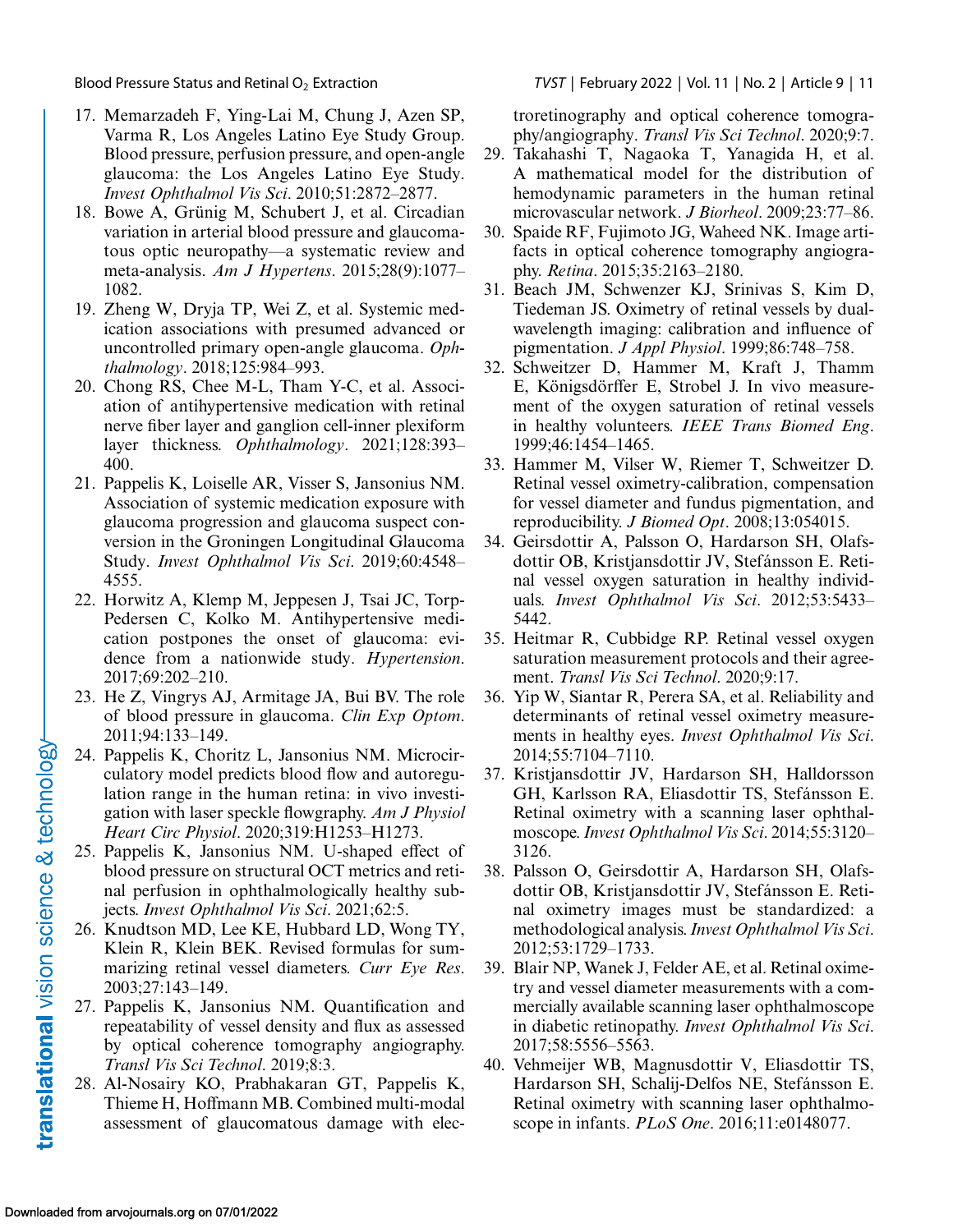- 41. Lim LS, Lim XH, Tan L. Retinal vascular oxygen saturation and its variation with refractive error and axial length. *Transl Vis Sci Technol*. 2019;8:22.
- 42. Delori FC, Pflibsen KP. Spectral reflectance of the human ocular fundus. *Appl Opt*. 1989;28:1061– 1077.
- 43. Aschinger GC, Schmetterer L, Fondi K, Aranha Dos et al. Effect of diffuse luminance flicker light stimulation on total retinal blood flow assessed with dual-beam bidirectional Doppler OCT. *Invest Ophthalmol Vis Sci*. 2017;58:1167–1178.
- 44. Kamiya A, Takahashi T. Quantitative assessments of morphological and functional properties of biological trees based on their fractal nature. *J Appl Physiol*. 2007;102:2315–2323.
- 45. Garg AK, Knight D, Lando L, Chao DL. Advances in retinal oximetry. *Transl Vis Sci Technol*. 2021;10(2):5.
- 46. Werkmeister RM, Schmidl D, Aschinger G, et al. Retinal oxygen extraction in humans. *Sci Rep*. 2015;5:15763.
- 47. Bata AM, Fondi K, Szegedi S, et al. Age-related decline of retinal oxygen extraction in healthy subjects. *Invest Ophthalmol Vis Sci*. 2019;60:3162– 3169.
- 48. Stratton HH, Feustel PJ, Newell JC. Regression of calculated variables in the presence of shared measurement error. *J Appl Physiol*. 1987;62:2083– 2093.
- 49. Tigchelaar EF, Zhernakova A, Dekens JAM, et al. Cohort profile: LifeLines DEEP, a prospective, general population cohort study in the northern Netherlands: study design and baseline characteristics. *BMJ Open*. 2015;5:e006772.
- 50. Slagter SN, van Waateringe RP, van Beek AP, van der Klauw MM, Wolffenbuttel BHR, van Vliet-Ostaptchouk JV. Sex, BMI and age differences in metabolic syndrome: the Dutch Lifelines Cohort Study. *Endocr Connect*. 2017;6:278–288.
- 51. Tani T, Nagaoka T, Nakabayashi S, Yoshioka T, Yoshida A. Autoregulation of retinal blood flow in response to decreased ocular perfusion pressure in cats: comparison of the effects of increased intraocular pressure and systemic hypotension. *Invest Ophthalmol Vis Sci*. 2014;55:360–367.
- 52. Yu DY, Cringle SJ, Alder VA, Su EN. Intraretinal oxygen distribution in rats as a function of systemic blood pressure. *Am J Physiol*. 1994;267:H2498–H2507.
- 53. Causin P, Guidoboni G, Malgaroli F, Sacco R, Harris A. Blood flow mechanics and oxygen transport and delivery in the retinal microcirculation: multiscale mathematical modeling and numer-

<span id="page-11-0"></span>Blood Pressure Status and Retinal O2 Extraction *TVST* | February 2022 | Vol. 11 | No. 2 | Article 9 | 12

ical simulation. *Biomech Model Mechanobiol*. 2016;15:525–542.

- 54. Atsma F, Veldhuizen I, de Kort W, van Kraaij M, Jong PP, Deinum J. Hemoglobin level is positively associated with blood pressure in a large cohort of healthy individuals. *Hypertension*. 2012;60(4):936– 941.
- 55. Cirillo M, Laurenzi M, Trevisan M, Stamler J. Hematocrit, blood pressure, and hypertension. The Gubbio Population Study. *Hypertension*. 1992;20:319–326.
- 56. Kapur VK, Wilsdon AG, Au D, et al. Obesity is associated with a lower resting oxygen saturation in the ambulatory elderly: results from the cardiovascular health study. *Respir Care*. 2013;58:831–837.
- 57. Liu W, Wang S, Soetikno B, et al. Increased retinal oxygen metabolism precedes microvascular alterations in type 1 diabetic mice. *Invest Ophthalmol Vis Sci*. 2017;58:981–989.
- 58. Scarinci F, Jampol LM, Linsenmeier RA, Fawzi AA. Association of diabetic macular nonperfusion with outer retinal disruption on optical coherence tomography. *JAMA Ophthalmol*. 2015;133:1036– 1044.
- 59. Chua J, Le T-T, Tan B, et al. Choriocapillaris microvasculature dysfunction in systemic hypertension. *Sci Rep*. 2021;11:4603.
- 60. Leskova W, Warar R, Harris NR. Altered retinal hemodynamics and mean circulation time in spontaneously hypertensive rats. *Invest Ophthalmol Vis Sci.* 2020;61:12.
- 61. Chua J, Chin CWL, Hong J, et al. Impact of hypertension on retinal capillary microvasculature using optical coherence tomographic angiography. *J Hypertens*. 2019;37:572–580.
- 62. Cringle SJ, Yu D-Y. A multi-layer model of retinal oxygen supply and consumption helps explain the muted rise in inner retinal Po2 during systemic hyperoxia. *Comp Biochem Physiol A Mol Integr Physiol*. 2002;132(1):61–66.
- 63. Wang S, Linsenmeier RA. Hyperoxia improves oxygen consumption in the detached feline retina. *Invest Ophthalmol Vis Sci*. 2007;48:1335–1341.
- 64. Palkovits S, Lasta M, Told R, et al. Retinal oxygen metabolism during normoxia and hyperoxia in healthy subjects. *Invest Ophthalmol Vis Sci*. 2014;55:4707–4713.
- 65. Wilson DF, Erecińska M. Effect of oxygen concentration on cellular metabolism. *Chest*. 1985;88:229S–232S.
- 66. Wang L, Kondo M, Bill A. Glucose metabolism in cat outer retina. Effects of light and hyperoxia. *Invest Ophthalmol Vis Sci*. 1997;38:48–55.